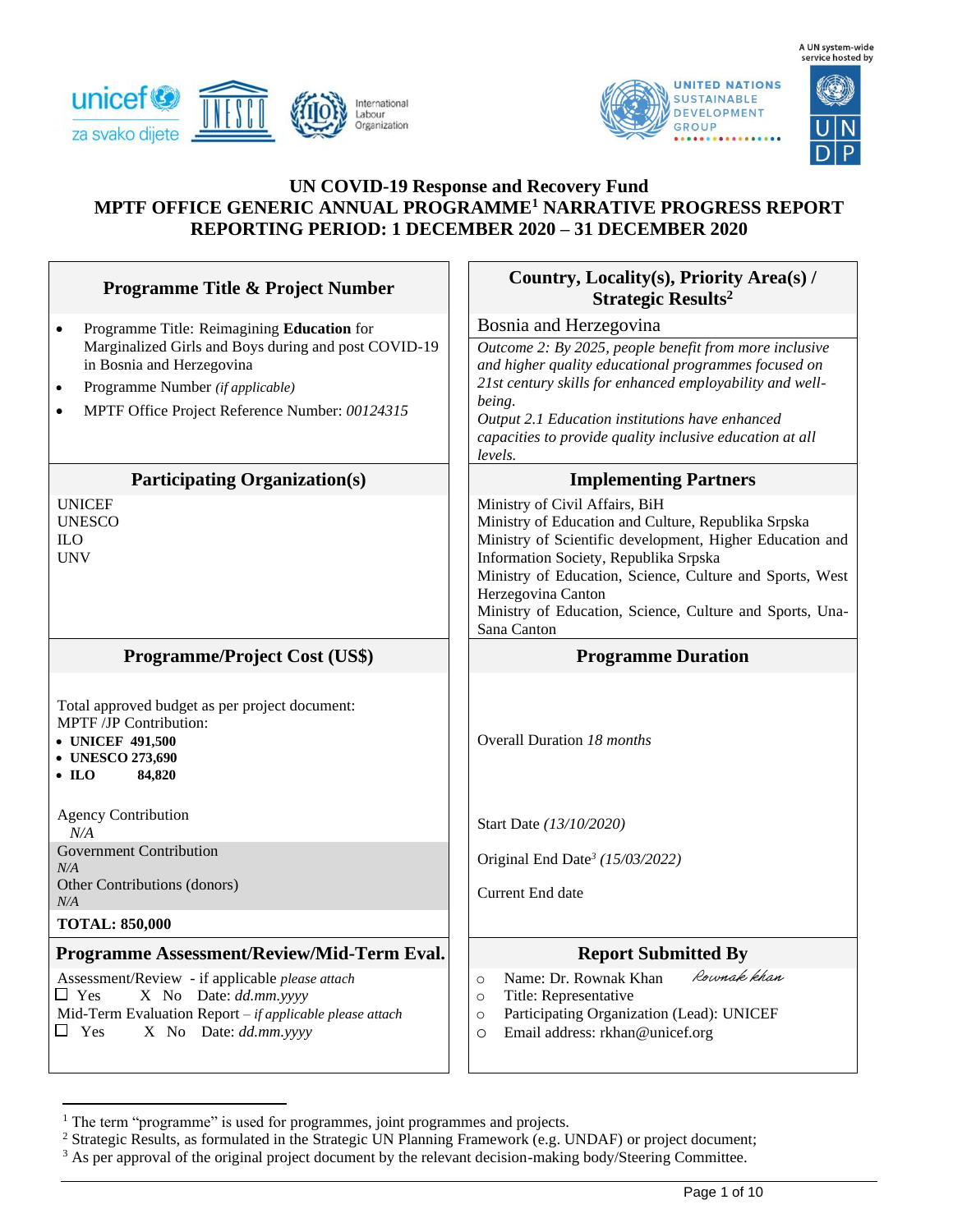## (DELETE BEFORE SUBMISSION)

### **Guidelines:**

The Narrative Progress Report template is based on the UNDG 2003 template, which is currently under review and is in line with the UNDG Results [Based Management Handbook \(October 2011\).](../../../../../eva.saenz/AppData/Local/Microsoft/Windows/Temporary%20Internet%20Files/Content.Outlook/AppData/Local/Microsoft/Windows/Temporary%20Internet%20Files/Content.Outlook/AppData/AppData/Local/Microsoft/Windows/Temporary%20Internet%20Files/Content.Outlook/AppData/Local/Microsoft/Windows/Temporary%20Internet%20Files/Content.Outlook/EPG6TJ9O/):%20%20http:/www.undg.org/docs/12316/UNDG-RBM%20Handbook-2012.pdf)

Building on continued efforts made in the UN system to produce results-based reports, the progress report should describe how the activities (inputs) contributed to the achievement of specific short-term outputs during the twelve month reporting period, and to demonstrate how the short-term outputs achieved in the reporting period collectively **contributed to the achievement of the agreed upon outcomes** of the applicable Strategic (UN) Planning Framework guiding the operations of the Fund.

In support of the individual programme reports, please attach any additional relevant information and photographs, assessments, evaluations and studies undertaken or published.

Where available, the information contained in the Programme Summaries and Quarterly and/or Semi-Annual Updates prepared by the Participating Organizations may be useful in the preparation of the Annual Narrative Progress Report. These Summaries and Updates, where applicable, are available in the respective Fund sections of the MPTF Office GATEWAY [\(http://mptf.undp.org/](http://mptf.undp.org/)).

### **Formatting Instructions:**

- The report should be between 10-15 pages. Include a list of the main abbreviations and acronyms that are used in the report.
- Number all pages, sections and paragraphs as indicated below.
- Format the entire document using the following font: 12point \_ Times New Roman and do not use colours.
- The report should be submitted in one single Word or PDF file.
- Annexes can be added to the report but need to be clearly referenced, using footnotes or endnotes within the body of the narrative.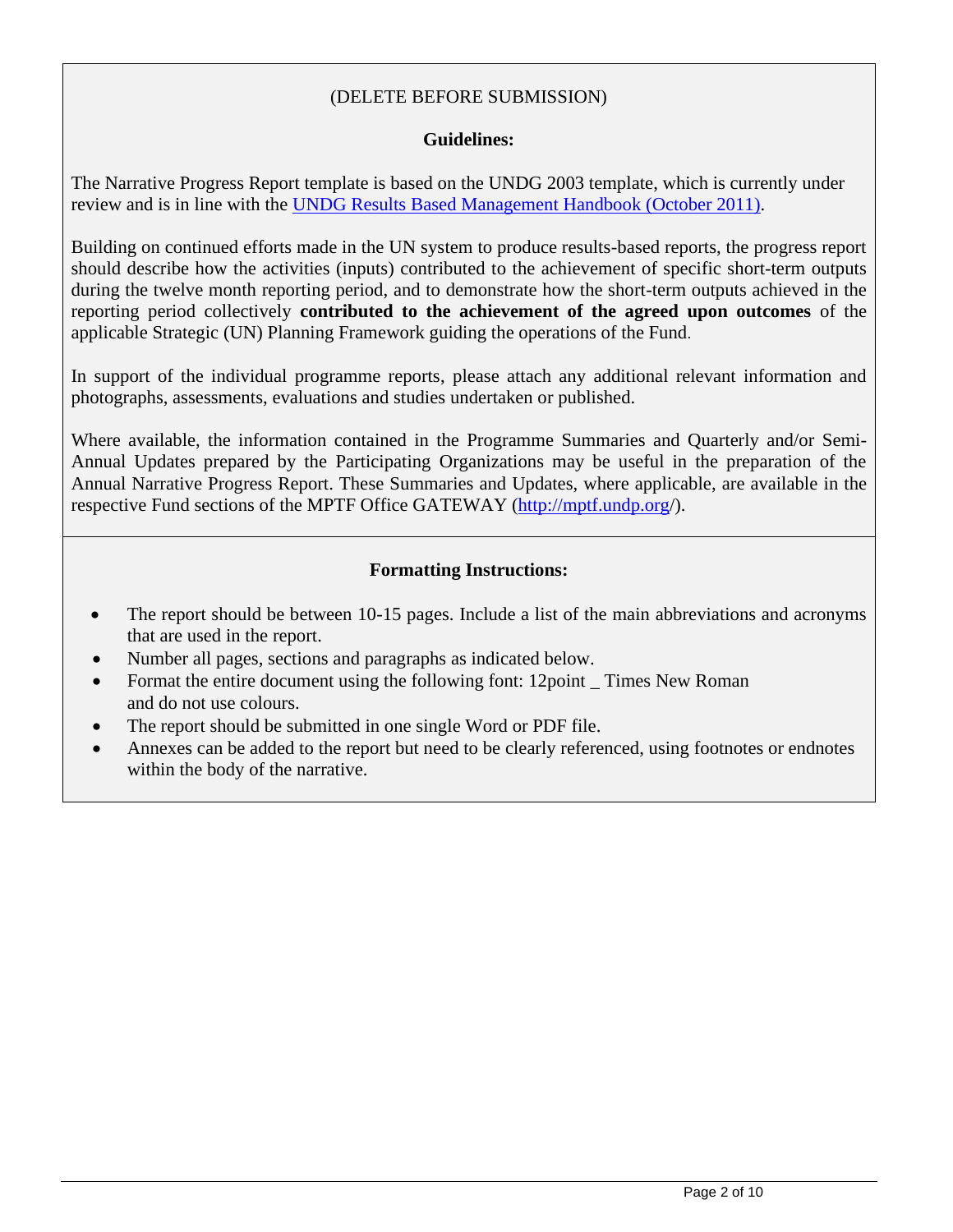### **NARRATIVE REPORT FORMAT**

### **EXECUTIVE SUMMARY**

#### *This annual report is based on very few, mainly administrative activities in 2020, noting the project officially started in November 2020.*

Upon preparing and sharing the Joint UN Programme overview for partners, the UN obtained the formal endorsements of the intervention of the state-level as well as the selected entity/cantonal education authorities. In total, five ministries confirmed their willingness to participate and actively collaborate in the project via official correspondence. The designated UN agencies, UNICEF, UNESCO and ILO in collaboration with the UNV office, developed the joint work plan and selected the Joint UN Programme Coordinator with the start date 1 February 2021. Recruitment of United Nations Volunteers (UNVs) as local coordinators has been endorsed. The prerequisites for the Joint UN Programme coordination structure are established and the induction phase is in the process of finalization.

#### **I. Purpose**

• Provide the main objectives and expected outcomes of the programme in relation to the appropriate **Strategic UN Planning Framework (e.g. UNDAF) and project document (if applicable) or Annual Work Plan (AWP)**.

The COVID-19 pandemic confronted education authorities in BiH with a unique set of challenges in ensuring the continuity and quality of learning with 'Leave no one behind' principle. This Joint UN project proposes to modernize education and learning in BiH for the following areas to increase resilience of the education systems and to further contribute to the education sector reforms:

- i. Access
- ii. Delivery modality
- iii. Didactic approach and
- iv. An overall quality of education

The focus of the response strategy is to improve public sector education in three selected education administrative units , strengthening the system which can prevent, mitigate impacts and respond quickly to emergencies, particularly when addressing the needs of the vulnerable population ensuring the principle of leaving no one behind. Additionally, these interventions aim to improve the blended learning approaches to ensure required resilience of education systems and the overall improvement of the quality of learning. Gender equality and women's empowerment is a significant objective of this project (Gender Marker-GEM3). Key activities of the joint programme are focused on mitigating and overcoming the educational disparities, learning and teaching outcomes for girls and boys as well as capacity building and empowerment of female teachers who constitute close to 70% of the workforce in the education sector.

The programme supports women and girl's empowerment, participation and leadership. Key activities are focused on overcoming gender data gaps, and long-term investments and education policy change that promotes gender equality in teaching workforce as well as equitable access to quality and inclusive education systems and learning outcomes, thereby reinforcing? the implementation of the SDG 5 on Gender Equality.

Focusing on dropout prevention and enhancing early education with a focus on disadvantaged children and strengthening teacher training will lead to improvements of education quality and equity in the long-term. The Project's outputs will create an opportunity to build an education system that is more resilient, adaptable to student needs, equitable, and inclusive, with a strong emphasis on the role of technology in teacher's training at scale and ensuring learning continuity between the school and the home.

#### **II. Results**

• **Outcomes:** Outcomes are the strategic, higher level of change that your Programme is aiming to contribute towards. Provide a summary of progress made by the Programme in relation to **planned**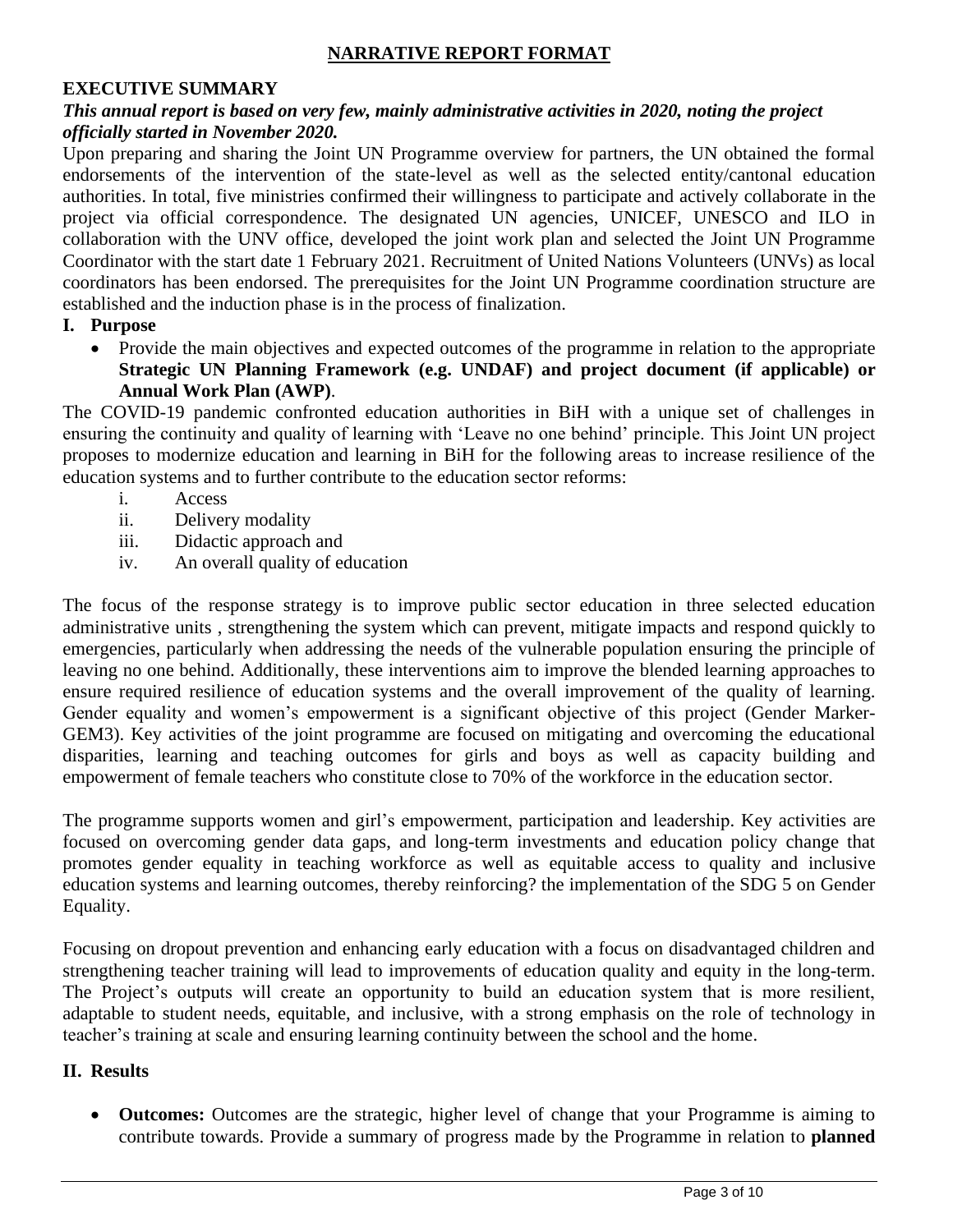**outcomes from the Project Document / AWP,** with reference to the relevant indicator(s) in these documents. Describe if any targets were achieved, or explain any variance in achieved versus planned results during the reporting period. Explain who the main beneficiaries were.

Planned outcomes:

- 1. Capabilities of education systems enhanced to manage continuity of learning during the COVID-19 pandemic.
- 2. Resources and capacities of education systems strengthened to provide e-learning and blended learning for all.
- 3. Management systems of TVET authorities and TVET teachers' skills improved for knowledge transfer
- **Outputs:** Outputs are the more immediate results that your Programme is responsible for achieving. Report on the key outputs achieved in the reporting period, in relation to **planned outputs from the Project Document,** with reference to the relevant indicator(s) in these documents. Describe if any targets were achieved, or explain any variance in achieved versus planned results during the reporting period. If possible, include the percentage of completion of the outputs and the type and number of beneficiaries.

Planned outputs:

1.1. Gender-responsive crisis management, including legal frameworks, established to enable implementation of safe school operations and risk communication.

1.2. Continuity of learning in BiH is supported for all vulnerable children and youth, girls and boys equally.

2.1. Education authorities are supported to implement quality inclusive e-learning and blended learning approaches.

2.2. Teachers (women 68%) are empowered and have enhanced capacities for delivering quality elearning and blended learning.

3.1. Technical and Vocational Education and Training (TVET) authorities have enhanced capacities for delivering quality TVET e-learning and blended learning.

# • **Describe any delays in implementation, challenges, lessons learned & best practices:** N/A

• **Qualitative assessment:** Provide a qualitative assessment of the level of overall achievement of the Programme. Highlight key partnerships and explain how such relationships impacted on the achievement of results. Explain cross-cutting issues pertinent to the results being reported on. For Joint Programmes, highlight how UN coordination has been affected in support of achievement of results.

This Joint UN Programme requires the establishment of elaborate partnership mechanisms with the selected education authorities in Bosnia and Herzegovina. The UN has obtained the formal endorsements of the intervention from five education authorities (Ministry of Civil Affairs in BiH, Ministry of Education and Science in Republika Srpska, Ministry of Scientific and Technological Development, Higher Education and Information Society in Republika Srpska, Ministry of Education, Culture, Science and Sports in West Herzegovina Canton, Ministry of Education, Culture, Science and Sports in Una Sana Canton) and has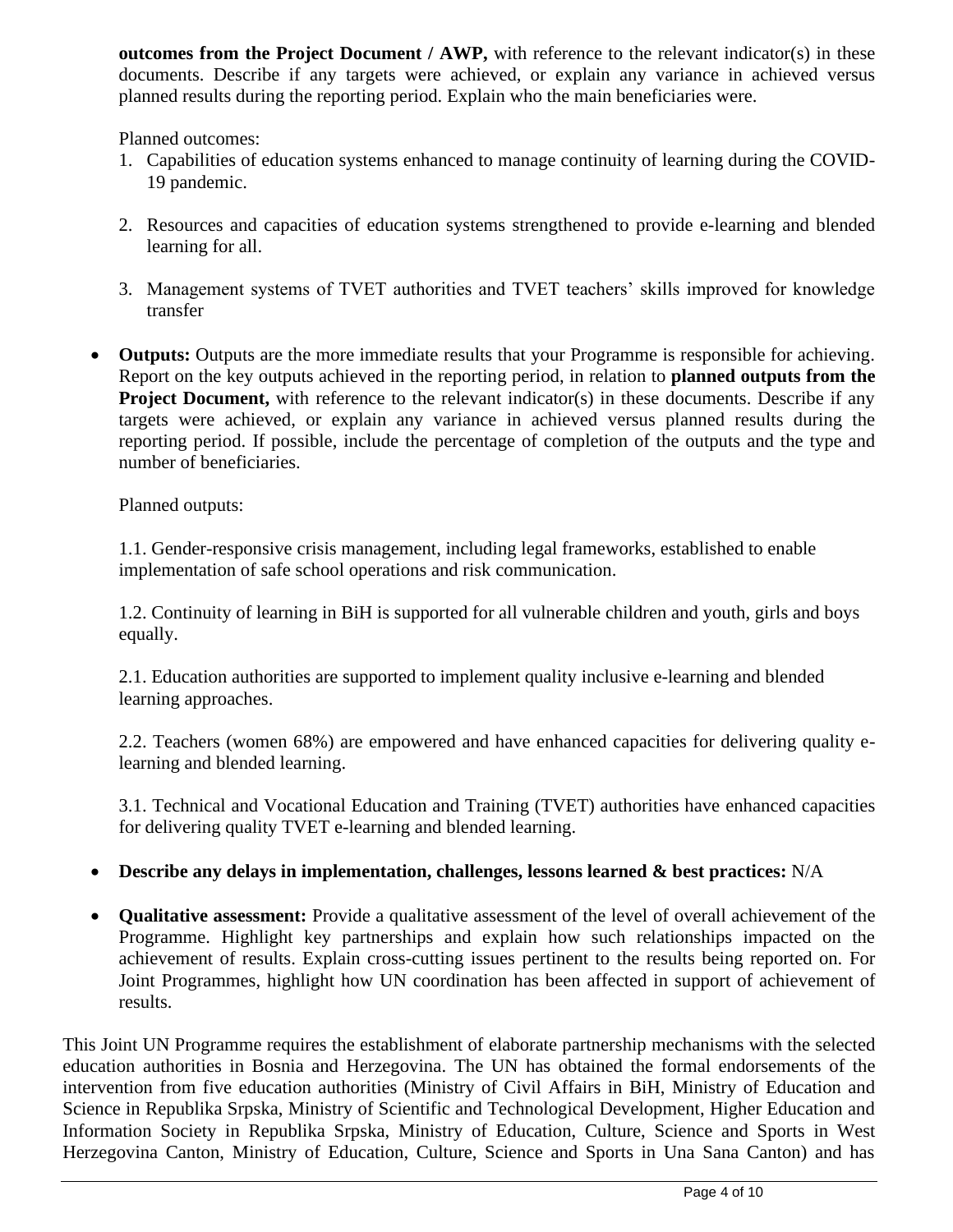further identified the government institutions to be included in the specific areas of intervention (such as pedagogical institutes and universities). In addition, during the reporting period, UNESCO has initiated a series of consultations with potential implementing partners (UNESCO Global Education Coalition, Microsoft, academia, local training providers, CSOs, etc.) to explore the possibility of catalyzing additional support, as well as cooperating in the implementation of specific programme activities.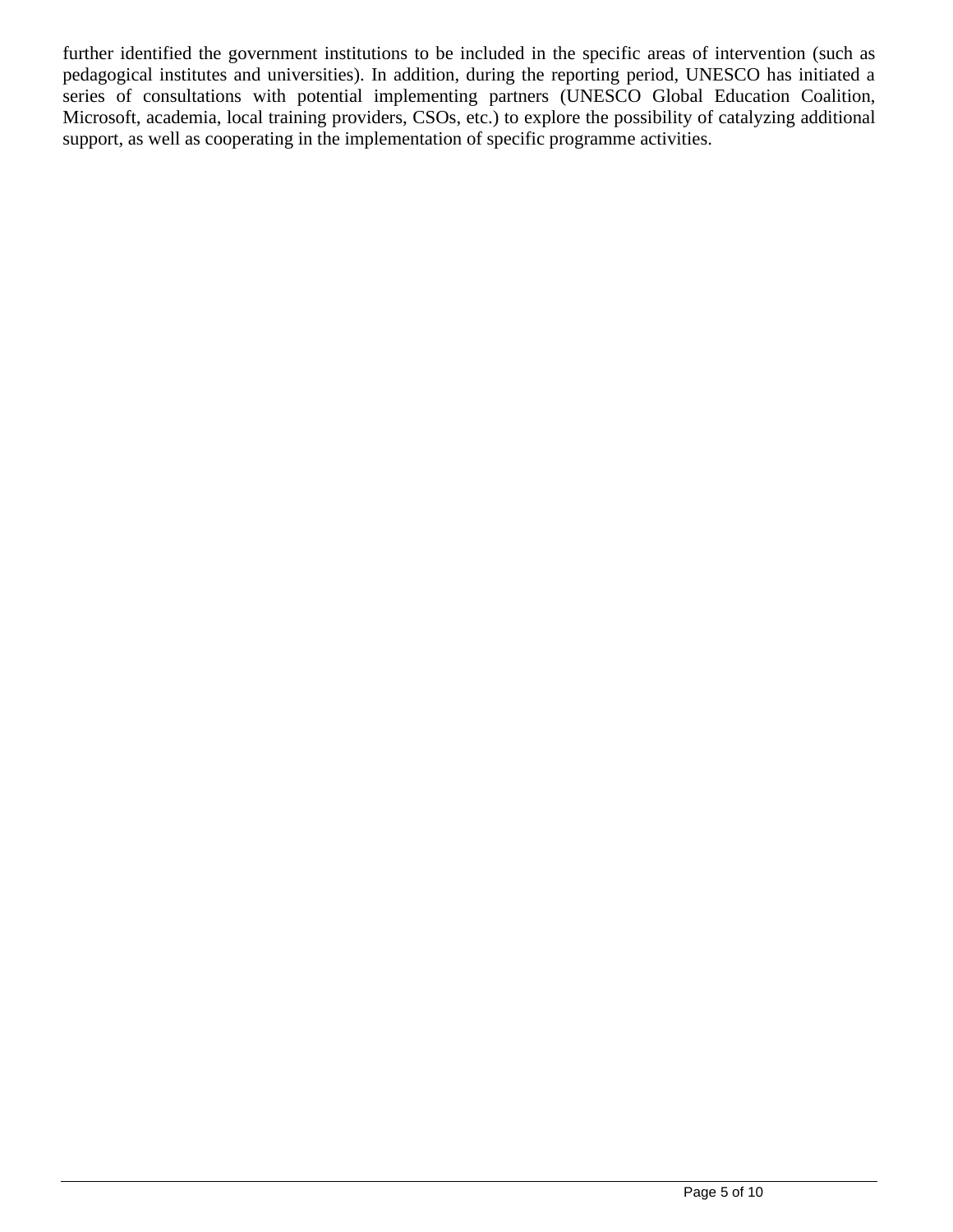Using the **Programme Results Framework from the Project Document / AWP** - provide an update on the achievement of indicators at both the output and outcome level in the table below. Where it has not been possible to collect data on indicators, clear explanation should be given explaining why, as well as plans on how and when this data will be collected.

|                                                                                                                                                                                                                                                                                                                                                                                         | <b>Achieved Indicator Targets</b> | <b>Reasons for Variance with Planned</b><br>Target (if any) | <b>Source of Verification</b>                                             |
|-----------------------------------------------------------------------------------------------------------------------------------------------------------------------------------------------------------------------------------------------------------------------------------------------------------------------------------------------------------------------------------------|-----------------------------------|-------------------------------------------------------------|---------------------------------------------------------------------------|
| <b>Outcome 1<sup>4</sup></b> Capabilities of education<br>systems enhanced to manage continuity of<br>learning during the COVID-19 pandemic<br><b>Indicator: Percentage of education authorities</b><br>equipped to ensure continuity of learning for<br>all girls and boys during the COVID-19<br>pandemic and other disruptions.<br><b>Baseline: 0</b><br><b>Planned Target: 100%</b> |                                   |                                                             | Official gazettes and websites<br>of education government<br>authorities. |
| <b>Output 1.1 Gender-responsive crisis</b><br>management, including legal frameworks,<br>established to enable implementation of safe<br>school operations and risk communication<br><b>Indicator 1.1.1 Percentage of education</b><br>authorities capacitated to ensure safe return to<br>schools and preschools for all.<br><b>Baseline: 0</b><br><b>Planned Target: 100%</b>         |                                   |                                                             | adopted<br>Reports<br>and<br>guidelines.                                  |
| <b>Indicator 1.1.2 Percentage of education</b><br>authorities prepared to endure possible new<br>disruptions in learning.<br><b>Baseline:0</b><br><b>Planned Target: 100%</b>                                                                                                                                                                                                           |                                   |                                                             | Reports<br>and<br>adopted<br>guidelines                                   |
| Indicator 1.1.3 Number of people equipped to<br>follow epidemiological guidelines on COVID-<br>19 prevention in schools/preschools, thus being                                                                                                                                                                                                                                          |                                   |                                                             | Monitoring Framework for                                                  |

<sup>4</sup> Note: Outcomes, outputs, indicators and targets should be **as outlined in the Project Document** so that you report on your **actual achievements against planned targets**. Add rows as required for Outcome 2, 3 etc.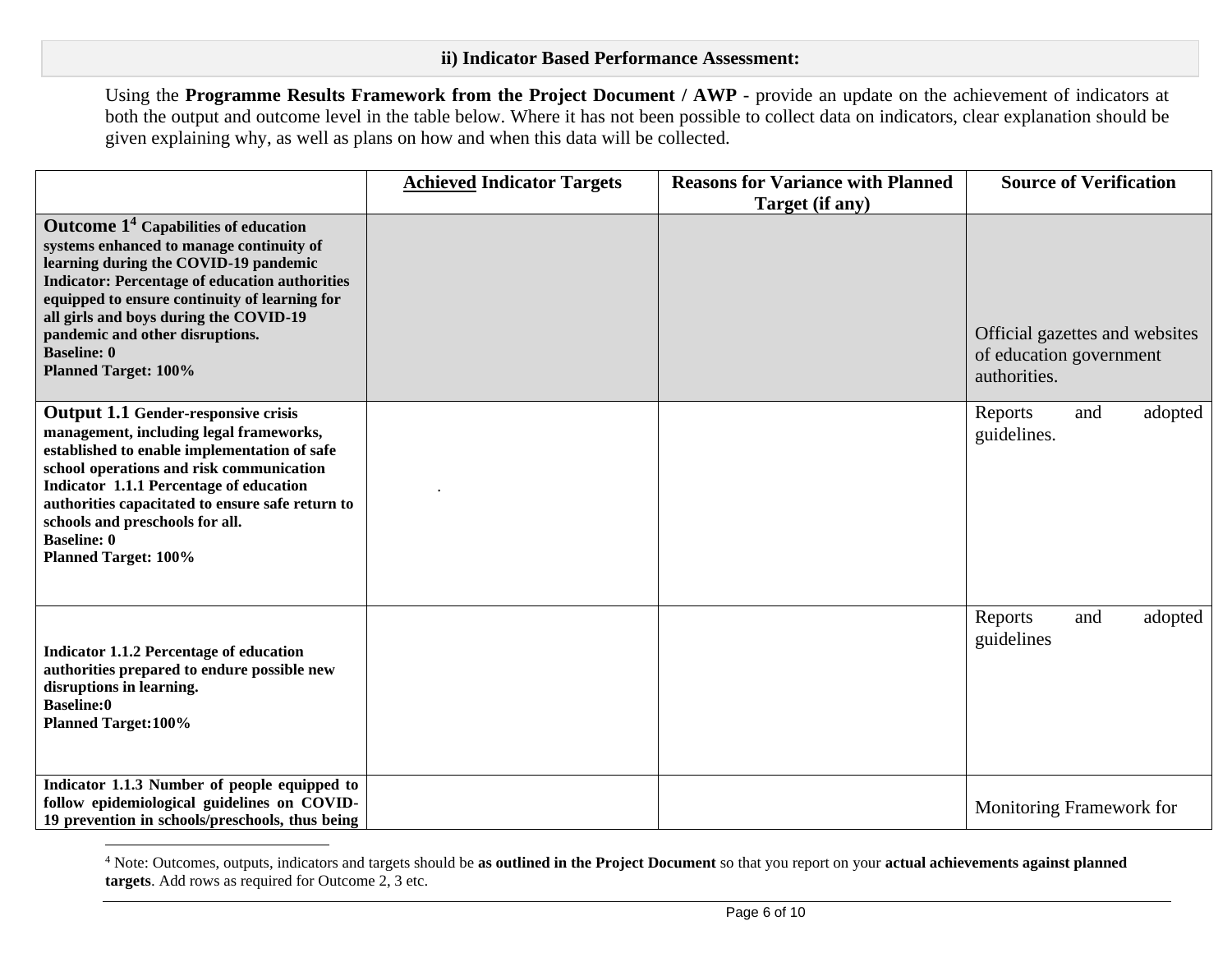| able to participate in education process,<br>disaggregated by sex, age group and at-risk<br>population.<br><b>Baseline:0</b><br><b>Planned Target:6,000</b>                                                                                                                                                                                                                 |  | the UN Framework for the<br>Immediate Socio-Economic<br>Response to COVID-19.                                |
|-----------------------------------------------------------------------------------------------------------------------------------------------------------------------------------------------------------------------------------------------------------------------------------------------------------------------------------------------------------------------------|--|--------------------------------------------------------------------------------------------------------------|
| <b>Output 1.2 Continuity of learning in BiH is</b><br>supported for all vulnerable children and<br>youth, girls and boys equally.<br>Indicator 1.2.1 Percentage of education<br>authorities capacitated for quality real time<br>monitoring of school closure impact on<br>children's learning and well-being.<br><b>Baseline:0</b><br><b>Planned Target: 100%</b>          |  | Available data in selected<br>ministries.                                                                    |
| Indicator 1.2.2 Number of children able to<br>continue schooling in case of school closure,<br>disaggregated by sex and age.<br><b>Baseline:105,000</b><br><b>Planned Target: 122,000</b>                                                                                                                                                                                   |  | Monitoring Framework for<br>the UN Framework for the<br>Socio-Economic<br>Immediate<br>Response to COVID-19. |
| <b>Outcome 2 Resources and capacities of</b><br>education systems strengthened to provide e-<br>learning and blended learning for all<br><b>Indicator: Percentage of education authorities</b><br>equipped to strategically implement e-learning<br>and blended learning.<br><b>Baseline: 0</b><br><b>Planned Target: 100%</b>                                              |  | Official gazettes and websites<br>of education government<br>authorities.                                    |
| <b>Output 2.1.</b> Education authorities are<br>supported to implement quality inclusive e-<br>learning and blended learning approaches<br>Indicator 2.1.1. Percentage of education<br>authorities with new knowledge on advantages<br>and shortfalls in providing quality e-learning<br>and blended learning delivery.<br><b>Baseline:0</b><br><b>Planned Target: 100%</b> |  | Project reports                                                                                              |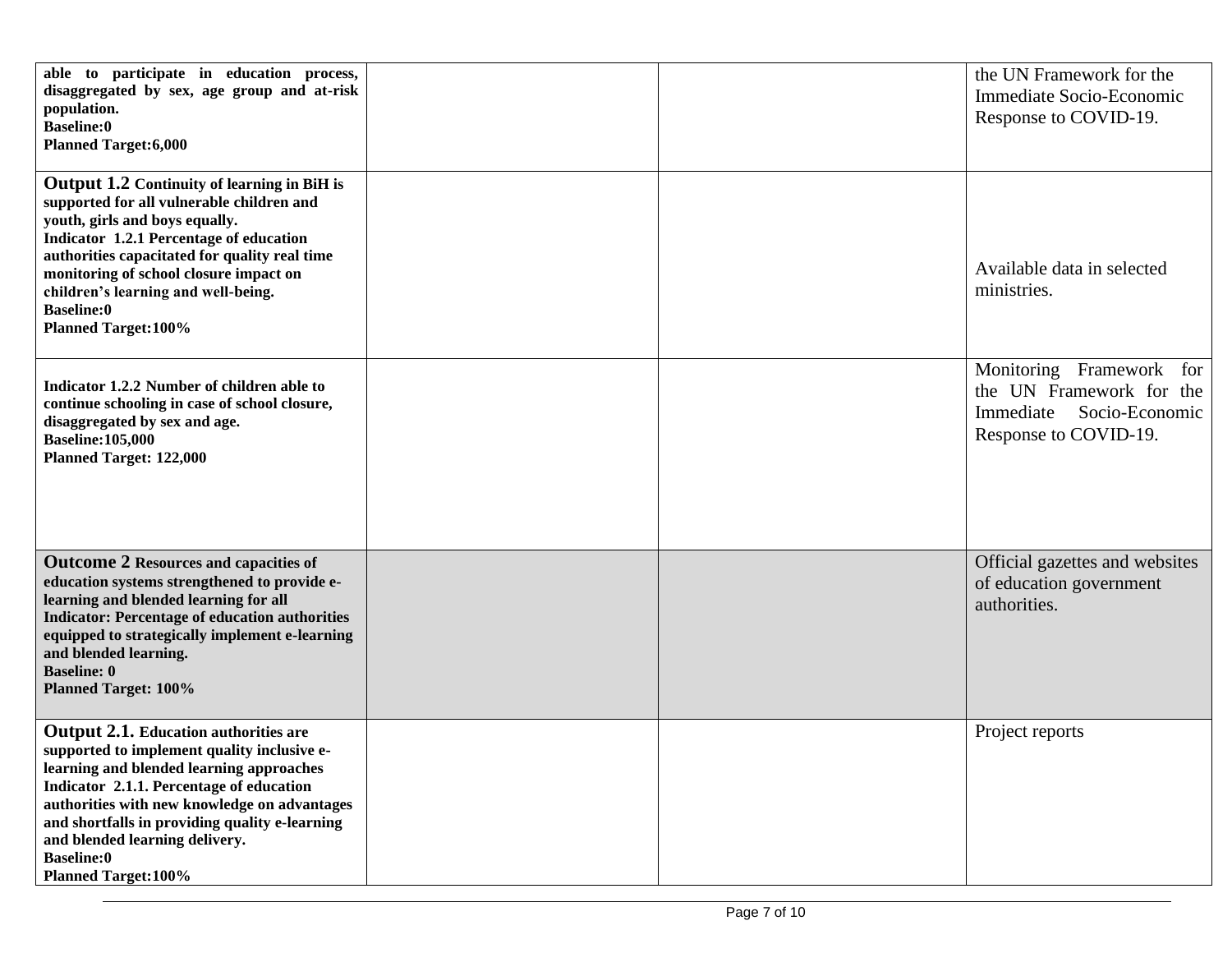| Indicator: 2.1.2. Standards/guidelines for<br>quality inclusive blended learning developed<br>$(Y-N).$ |  | Project reports                 |
|--------------------------------------------------------------------------------------------------------|--|---------------------------------|
| <b>Baseline: N/A</b>                                                                                   |  |                                 |
| Planned Target: Standards/guidelines for                                                               |  |                                 |
| quality inclusive blended learning developed                                                           |  |                                 |
| Indicator: 2.1.3. Number of education                                                                  |  | Training reports.               |
| government officials trained for effective and                                                         |  |                                 |
| efficient information management system                                                                |  |                                 |
| running, disaggregated by sex.                                                                         |  |                                 |
| <b>Baseline: 0</b>                                                                                     |  |                                 |
| <b>Planned Target: 20</b>                                                                              |  |                                 |
| Indicator: 2.1.4. Number of community                                                                  |  | Field visits and field reports. |
| volunteering activities which contribute to                                                            |  |                                 |
| improving e-learning and blended learning.                                                             |  |                                 |
| <b>Baseline: 0</b>                                                                                     |  |                                 |
| <b>Planned Target: 6</b>                                                                               |  |                                 |
| Indicator: 2.1.5. Percentage of education                                                              |  | Project reports.                |
| authorities capacitated with resources to                                                              |  |                                 |
| prevent online gender-based violence.                                                                  |  |                                 |
| <b>Baseline: 0</b>                                                                                     |  |                                 |
| <b>Planned Target: 100%</b>                                                                            |  |                                 |
| Output 2.2. Teachers (68% women) are                                                                   |  | The<br>document<br>as<br>per    |
| empowered and have enhanced capacities for                                                             |  | indicator.                      |
| delivering quality e-learning and blended                                                              |  |                                 |
| learning.                                                                                              |  |                                 |
| Indicator: 2.2.1. Analysis on professional                                                             |  |                                 |
| development needs of teachers for quality e-                                                           |  |                                 |
| learning and blended learning conducted (Y-                                                            |  |                                 |
| N).                                                                                                    |  |                                 |
| <b>Baseline: N/A</b>                                                                                   |  |                                 |
| <b>Planned Target: Analysis completed.</b>                                                             |  |                                 |
| Indicator 2.2.2. Number of teachers with                                                               |  | Training reports.               |
| increased capabilities to teach online,                                                                |  |                                 |
| disaggregated by sex and type of training.                                                             |  |                                 |
| <b>Baseline:0</b>                                                                                      |  |                                 |
| Planned Target: 4,250 (at least 2,890 women)                                                           |  |                                 |
| Indicator: 2.2.3. Analysis of the impact of                                                            |  | The<br>document<br>as<br>per    |
| school closure on female teachers' health and                                                          |  | indicator.                      |
| wellbeing completed (Y-N).                                                                             |  |                                 |
| <b>Baseline: N/A</b>                                                                                   |  |                                 |
| <b>Planned Target: Analysis completed.</b>                                                             |  |                                 |
| <b>Outcome 3 Management systems of TVET</b>                                                            |  | Official gazettes and websites  |
| authorities and TVET teachers' skills in three                                                         |  | of education government         |
| administrative units improved for knowledge                                                            |  | authorities.                    |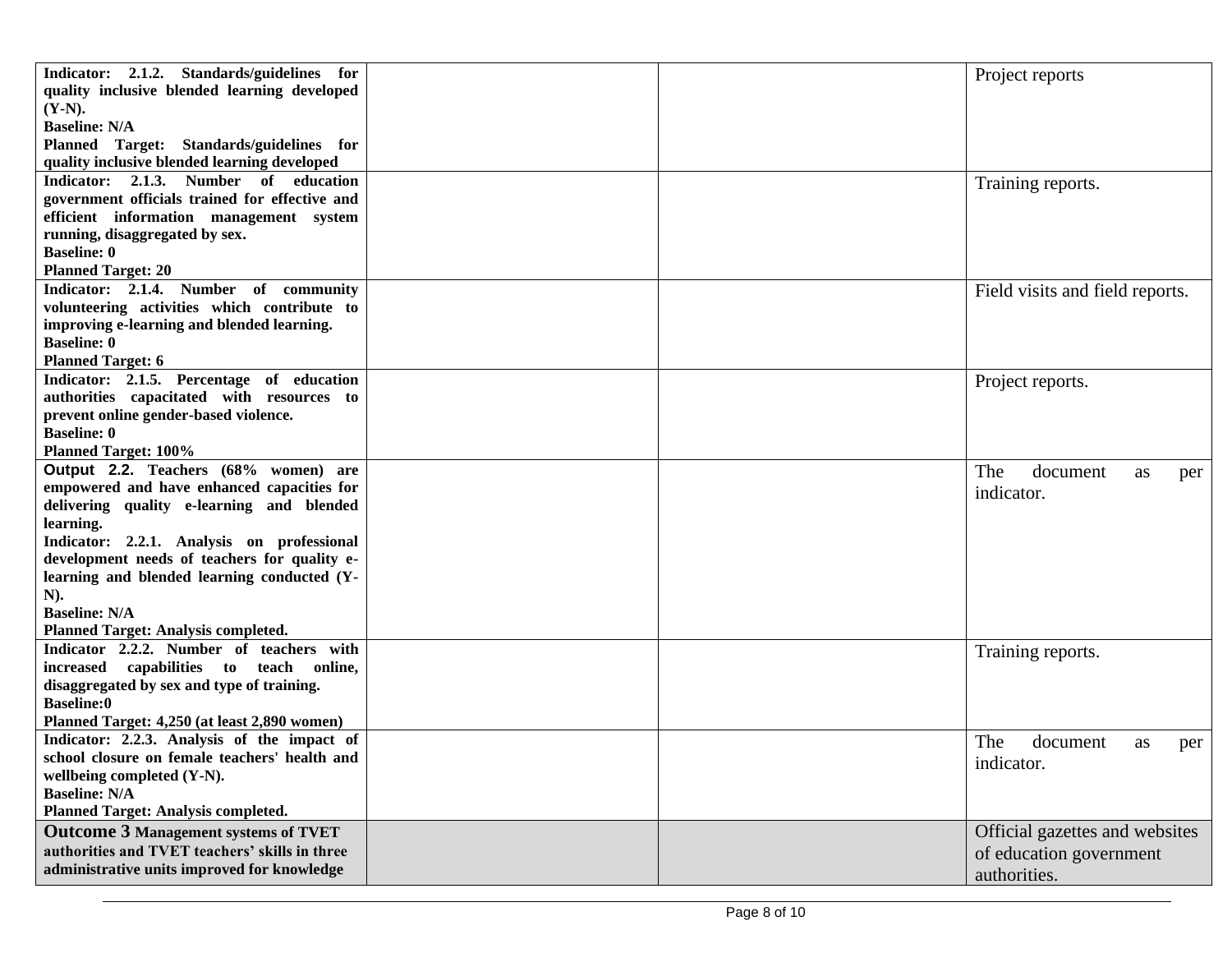| transfer.<br><b>Indicator: Percentage of education systems</b><br>with integrated TVET e-learning<br>curricula/standards and developed TVET<br>multi-media materials.<br><b>Baseline: 0</b><br><b>Planned Target: 100%</b>                                                                                                                                                                                                                                                                                                              |  |                                                                                                                                                                                     |
|-----------------------------------------------------------------------------------------------------------------------------------------------------------------------------------------------------------------------------------------------------------------------------------------------------------------------------------------------------------------------------------------------------------------------------------------------------------------------------------------------------------------------------------------|--|-------------------------------------------------------------------------------------------------------------------------------------------------------------------------------------|
| <b>Output 3.1. Technical and Vocational</b><br><b>Education and Training (TVET) authorities</b><br>have enhanced capacities for delivering quality<br><b>TVET e-learning and blended learning,</b><br>including enhanced capacities for TVET<br>teachers and instructors.<br>Indicator: 3.1.1. Standards/guidelines for<br><b>TVET quality inclusive blended learning</b><br>developed (Y-N).<br><b>Baseline: N/A</b><br><b>Planned Target: Standards/guidelines for</b><br><b>TVET quality inclusive blended learning</b><br>developed |  | Official gazettes and websites<br>of the state-level education<br>government authorities.                                                                                           |
| <b>Indicator 3.1.2. Number of key TVET</b><br>occupations with blended and e-learning<br>training plans and multi-media e-learning<br>materials.<br><b>Baseline: 0</b><br><b>Planned Target: 2</b>                                                                                                                                                                                                                                                                                                                                      |  | Records/portfolios of training<br>materials available.                                                                                                                              |
| Indicator: 3.1.3. Number of TVET providers,<br>teachers and instructors who improved their e-<br>teaching practices, disaggregated by sex.<br><b>Baseline:0</b><br><b>Planned Target: 30</b>                                                                                                                                                                                                                                                                                                                                            |  | Records of participation of the<br>officials who participated in<br>the trainings organized. Multi-<br>media<br>training<br>materials<br>developed by the teachers and<br>trainers. |
| Indicator: 3.1.4. Percentage of girls studying<br>TVET in the selected areas reached with<br>piloted gender-sensitive multi-media e-learning<br>materials focused on STEM skills.<br><b>Baseline: 0</b><br><b>Planned Target: 80%</b>                                                                                                                                                                                                                                                                                                   |  | School<br>Training<br>reports.<br>materials and career guidance<br>materials developed.                                                                                             |